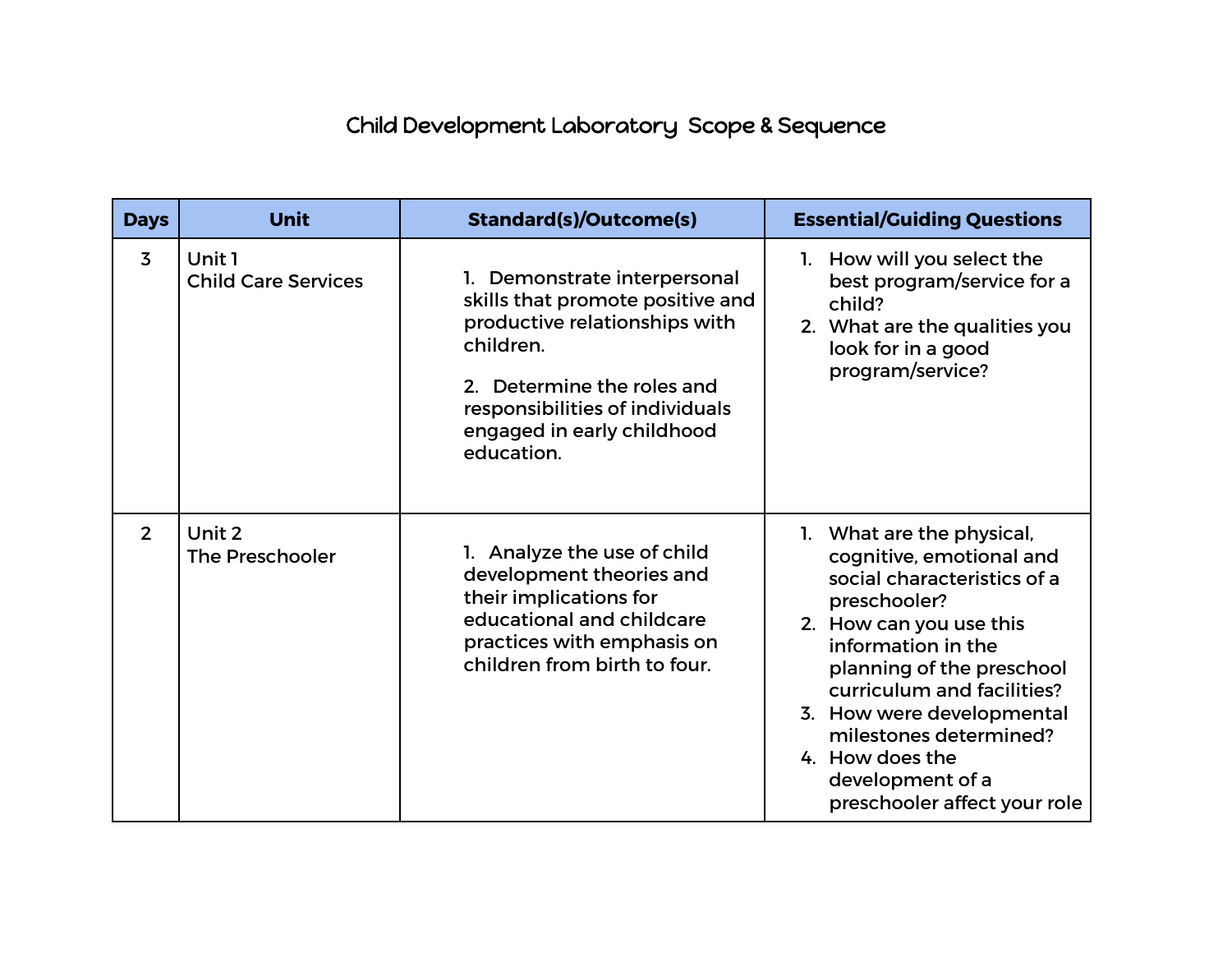|                |                                            |                                                                                                                                                                                                                                                                                                               | as a teacher?                                                                                                                                                                                                                                                                                                                          |
|----------------|--------------------------------------------|---------------------------------------------------------------------------------------------------------------------------------------------------------------------------------------------------------------------------------------------------------------------------------------------------------------|----------------------------------------------------------------------------------------------------------------------------------------------------------------------------------------------------------------------------------------------------------------------------------------------------------------------------------------|
| $\overline{3}$ | Unit 3<br>Safety & Health                  | 1. Manage physical space to<br>maintain a safe and healthy<br>learning environment.<br>2. Document symptoms of<br>child abuse and neglect and<br>use appropriate procedures to<br>report suspected abuse or<br>neglect to the appropriate<br>authorities.<br>3. Select and prepare safe and<br>healthy snacks | 1. How does a safe<br>environment promote<br>learning?<br>2. How does a healthy<br>environment promote<br>growth and development?<br>3. How can child care<br>workers help to provide a<br>safe and healthy<br>environment?<br>4. What are the long-term<br>effects of abuse on a child?<br>5. How does child abuse<br>affect society? |
| 4              | Unit 4<br><b>Guidance &amp; Discipline</b> | 1. Establish developmentally<br>appropriate guidelines for<br>behavior.<br>2. Demonstrate interpersonal<br>skills that promote positive and<br>productive relationships with<br>children.                                                                                                                     | 1. How will you discipline<br>children in a preschool<br>setting?<br>2. How can you promote<br>positive self-concept when<br>guiding children's<br>behavior?<br>3. What situations can cause<br>behavior problems?                                                                                                                     |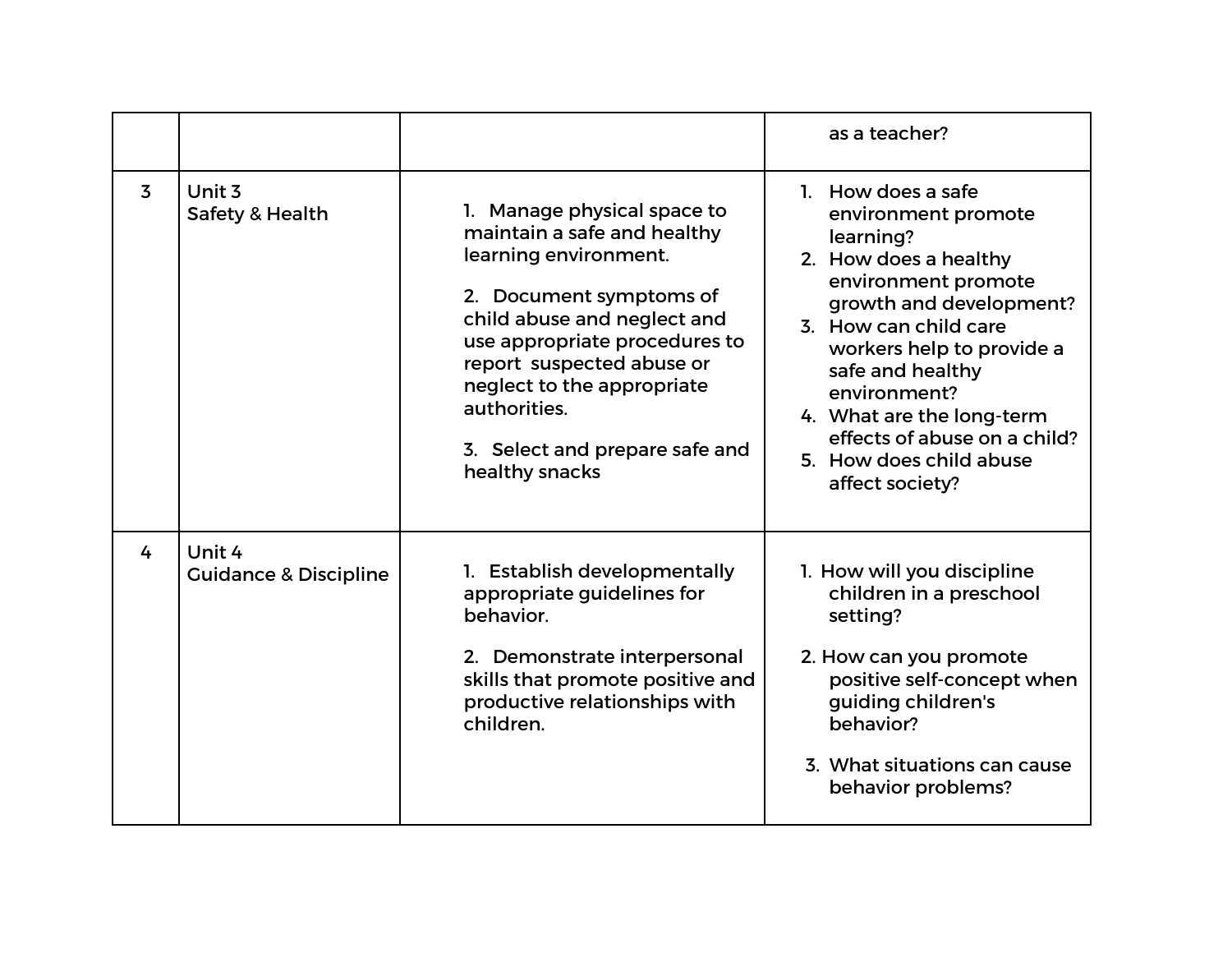|      | Unit 5 (throughout<br>lab experience)<br><b>Set-up &amp; Operation</b> | 1. Establish activities, routines.<br>and transitions.<br>2. Provide safe and healthy<br>snacks.<br>3. Demonstrate interpersonal<br>skills that promote positive and<br>productive relationships with<br>children.<br>4. Demonstrate enthusiasm.<br>initiative, and commitment to<br>program goals and<br>improvements. | 1. What are the program's<br>goals?<br>2. How would you arrange<br>learning centers that<br>provide for children's<br>exploration, discovery, and<br>development?<br>3. How can you select and<br>plan a quality program to<br>address program goals? |
|------|------------------------------------------------------------------------|-------------------------------------------------------------------------------------------------------------------------------------------------------------------------------------------------------------------------------------------------------------------------------------------------------------------------|-------------------------------------------------------------------------------------------------------------------------------------------------------------------------------------------------------------------------------------------------------|
| 6    | Unit 6<br><b>Child Development</b><br><b>Theory</b>                    | 1. Analyze the use of child<br>development theories and<br>their implications for<br>educational and childcare<br>practices with emphasis on<br>children birth to age four.                                                                                                                                             | 1. How will I use theory to<br>promote the healthy<br>physical, emotional, social,<br>and intellectual of children<br>from birth to age four?<br>2. How will my lesson plans<br>demonstrate an<br>understanding of<br>developmental theory?           |
| $6+$ | Unit 7<br><b>ECE Curriculum</b>                                        | 1. Examine a variety of<br>curriculum and instructional                                                                                                                                                                                                                                                                 | 1. How will you design and<br>implement appropriate<br>lessons to meet the                                                                                                                                                                            |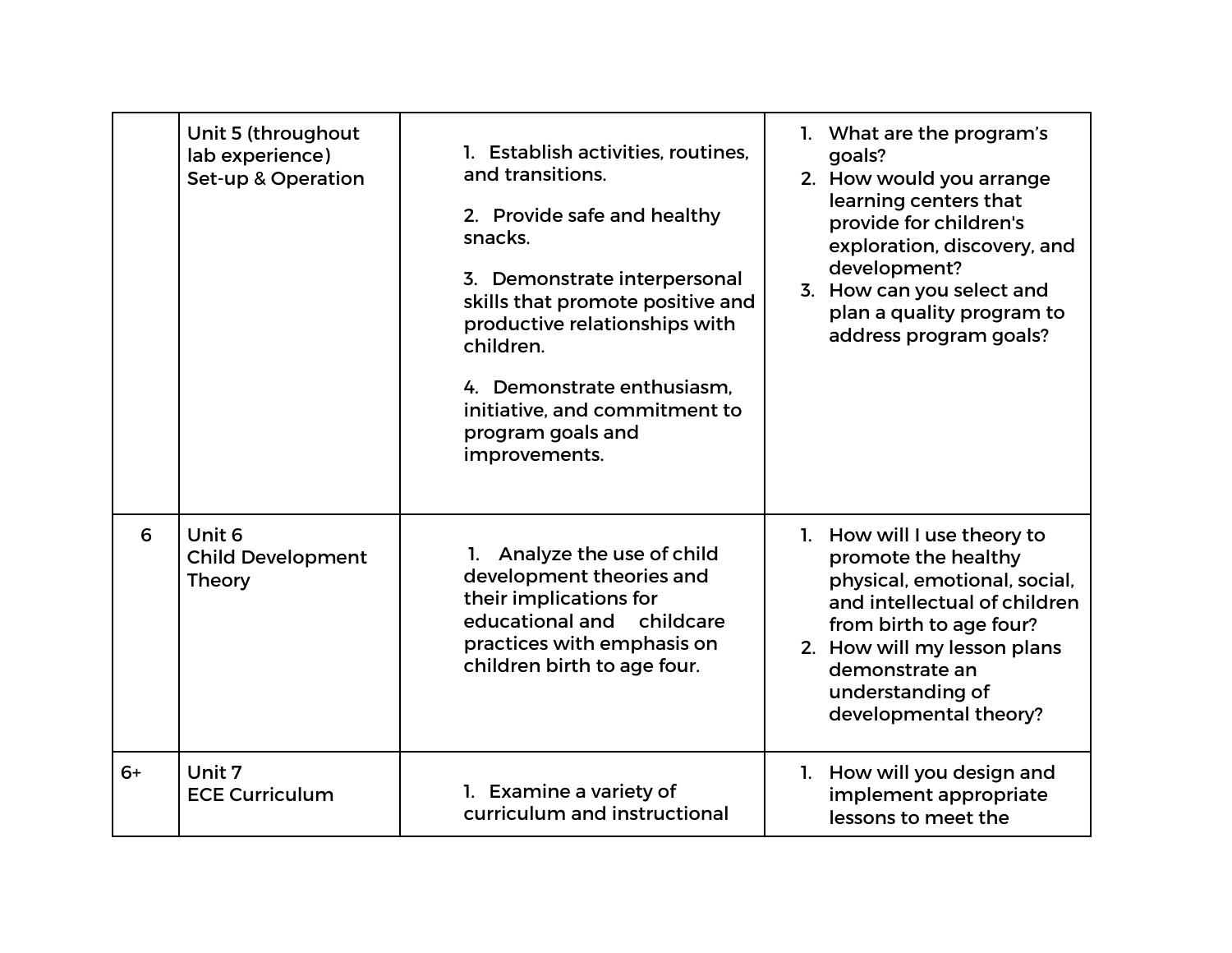|      |                                     | models.<br>2. Implement learning<br>activities in all curriculum areas<br>that meet the developmental<br>needs of children.<br>3. Demonstrate a variety of<br>teaching methods to meet<br>individual needs of children.                                                                                                                                                                                                            | developmental needs of<br>children?<br>2. How can you select and<br>plan a quality program to<br>address program goals?<br>3. What teaching strategies<br>will you use to implement<br>the various curriculum<br>areas?                                                                                            |
|------|-------------------------------------|------------------------------------------------------------------------------------------------------------------------------------------------------------------------------------------------------------------------------------------------------------------------------------------------------------------------------------------------------------------------------------------------------------------------------------|--------------------------------------------------------------------------------------------------------------------------------------------------------------------------------------------------------------------------------------------------------------------------------------------------------------------|
| $3+$ | Unit 8<br><b>Observing Children</b> | 1. Use a variety of assessment<br>methods to observe and<br>interpret children's growth and<br>development.<br>2. Examine the<br>interrelationships between<br>physical, emotional, social, and<br>intellectual aspects of human<br>growth and development.<br>3. Demonstrate an<br>understanding of professional<br>practices related to working<br>with children.<br>4. Demonstrate enthusiasm,<br>initiative, and commitment to | 1. What assessment methods<br>can I use to observe and<br>interpret children's growth<br>and development?<br>2. How will you design and<br>implement appropriate<br>lessons to meet the<br>developmental needs of<br>children?<br>3. How can you select and<br>plan a quality program to<br>address program goals? |